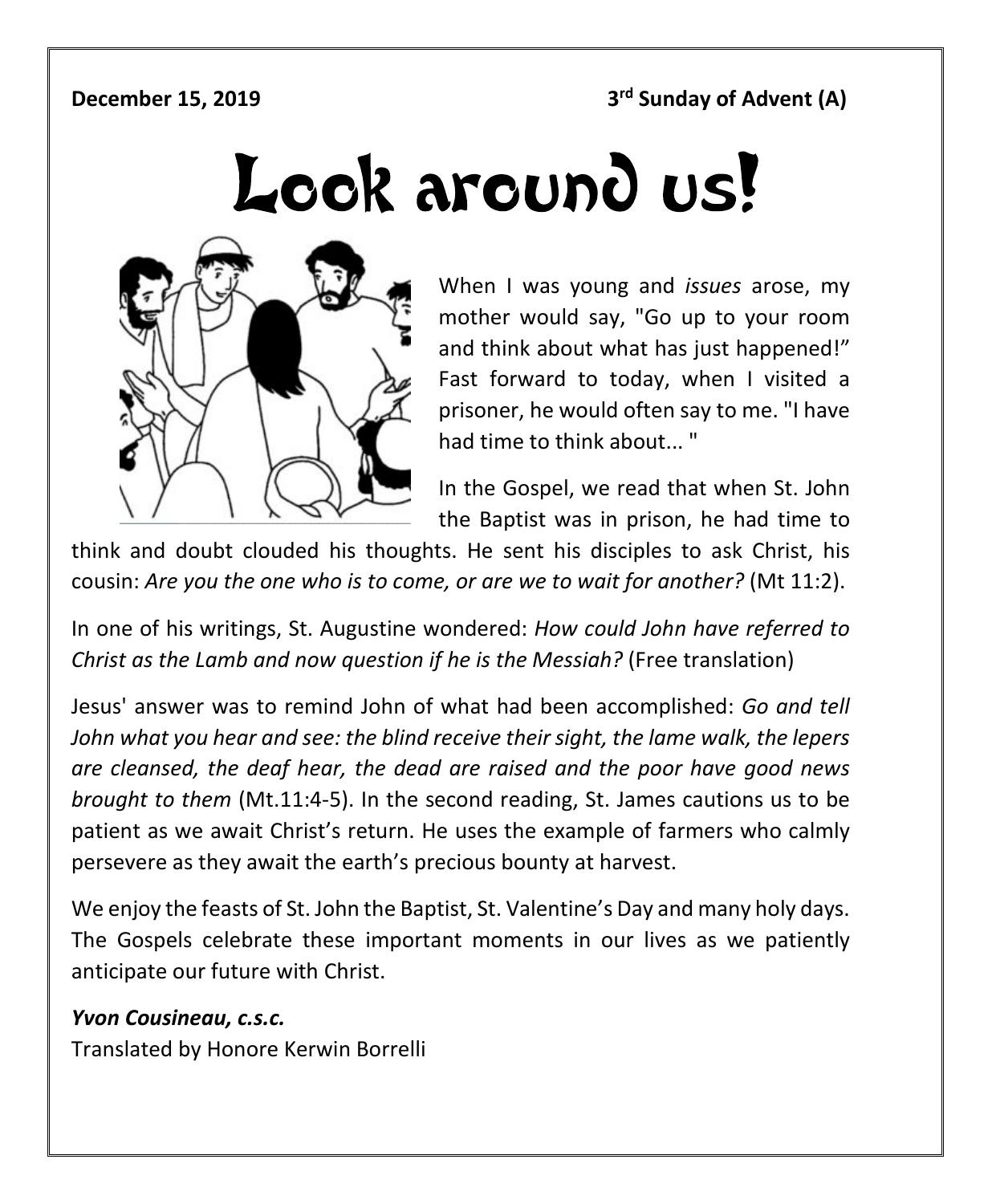### **MASS INTENTIONS FOR DECEMBER 15, 2019**

### **Please pray for: Requested by:**

Lea Guilbeault & Ferruccio Berardo Family Pietro Iorio JP, Joe, Grace & Terry Iorio Benito Di Fruscia **Wanda Di Fruscia** Archilaio Di Fruscia Wanda Di Fruscia Concetta Starnino Wanda Di Fruscia Dorothy Delorme Fr. Mike Shaw Julia Cianci **Léo-Paul & Mary Leclerc** Dorothy Brisebois Fr. Mike Shaw Dominic Gualtieri **Lucy** Livia Polo Sala Nassivera Family Gene Maher Marshal Brother Terrence Maher Mary Zientek Nieces

### **Winners of the 20/20 Draw: Congratulations to all who participated!**

- 1. Linda Vairo
- 2. Dan Philips
- 3. Stefano Magro
- 4. Lynne Fornarolo
- 5. Ronald Van Der Wee
- 6. Vincenza Tufano
- 7. Lidia Faraggi
- 8. Linda Glashan
- 9. Frank Giannini
- 10. Phillip Gouveia
- 11. Mario Vincelli
- 12. Dan Philips
- 13. Mario Vincelli
- 14. Agostino De Pascale
- 15. Joe Zardo
- 16. Robert
	- Marcogliese
- 17. Gerry Romanow
- 18. Maria Di Placido
- 19. Jack Romanow
- 20. Terry Iorio
- 21. Heather Bernard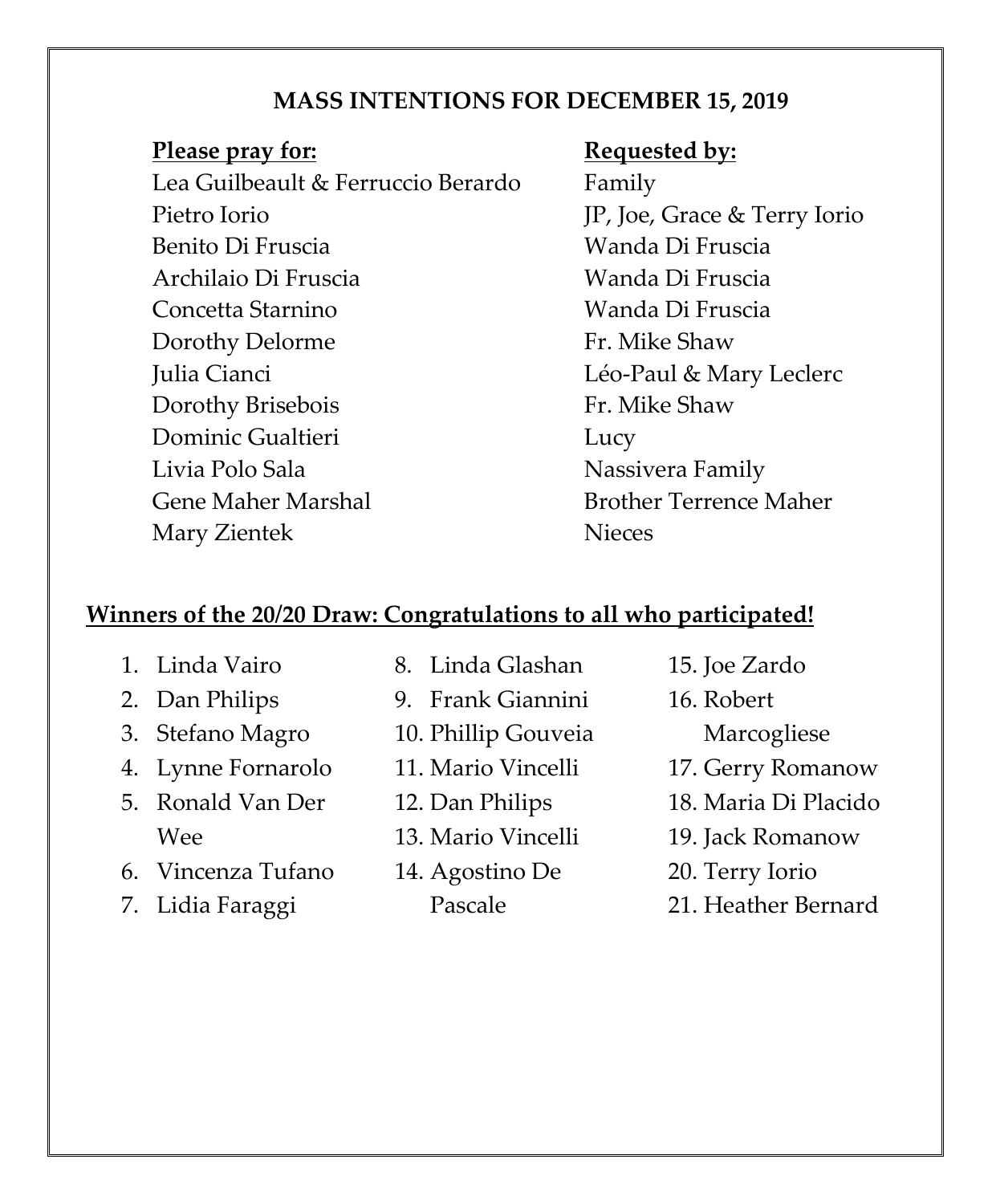At last count, the BAKE SALE (bake sale / raffle / white elephant / crafts) event raised \$1695.55! More details to come.

Thank you so much to all of you who helped make this event such a great success!

As this was my first year coordinating the event, I had very big shoes to fill. I want to extend the most heartfelt THANK YOU to all the volunteers who made everything run like clockwork. I don't know what I would've done without you!  $\bigcirc$  I'm already looking forward to next year! -- Suzanne P.

# **Holiday Mass Schedule:**

Christmas Eve mass is at 8:30 PM and Christmas Day is at 10:30 AM New Year's Eve is at 8:30 PM New Year's Day: There is no mass

We are updating our e-mail distribution list. To receive news, updates and church communications, e-mail your info to [Mail@HolyFamilyMontreal.com](mailto:Mail@HolyFamilyMontreal.com) and we will add you to the list.

**Université de Montréal seminar on Health and Spirituality**: Spirituality often appears on the radar screen of health care workers. How does one define the relationship between health, illness, healing and spiritual dimension of a person? What does research have to say about this topic and how does one integrate spirituality in health care? The seminar will examine several views on spirituality: medical, theological, anthropological, and ethical. Mondays from 9-12 from January 6th to the April 27th, 2020 at the Marguerite-d'Youville Pavillon, room 4030. For more information, contact 514-343-7506 or [fabienne.lescot@umontreal.ca](mailto:fabienne.lescot@umontreal.ca)

Last Sunday's collection was \$3605. Thank you!